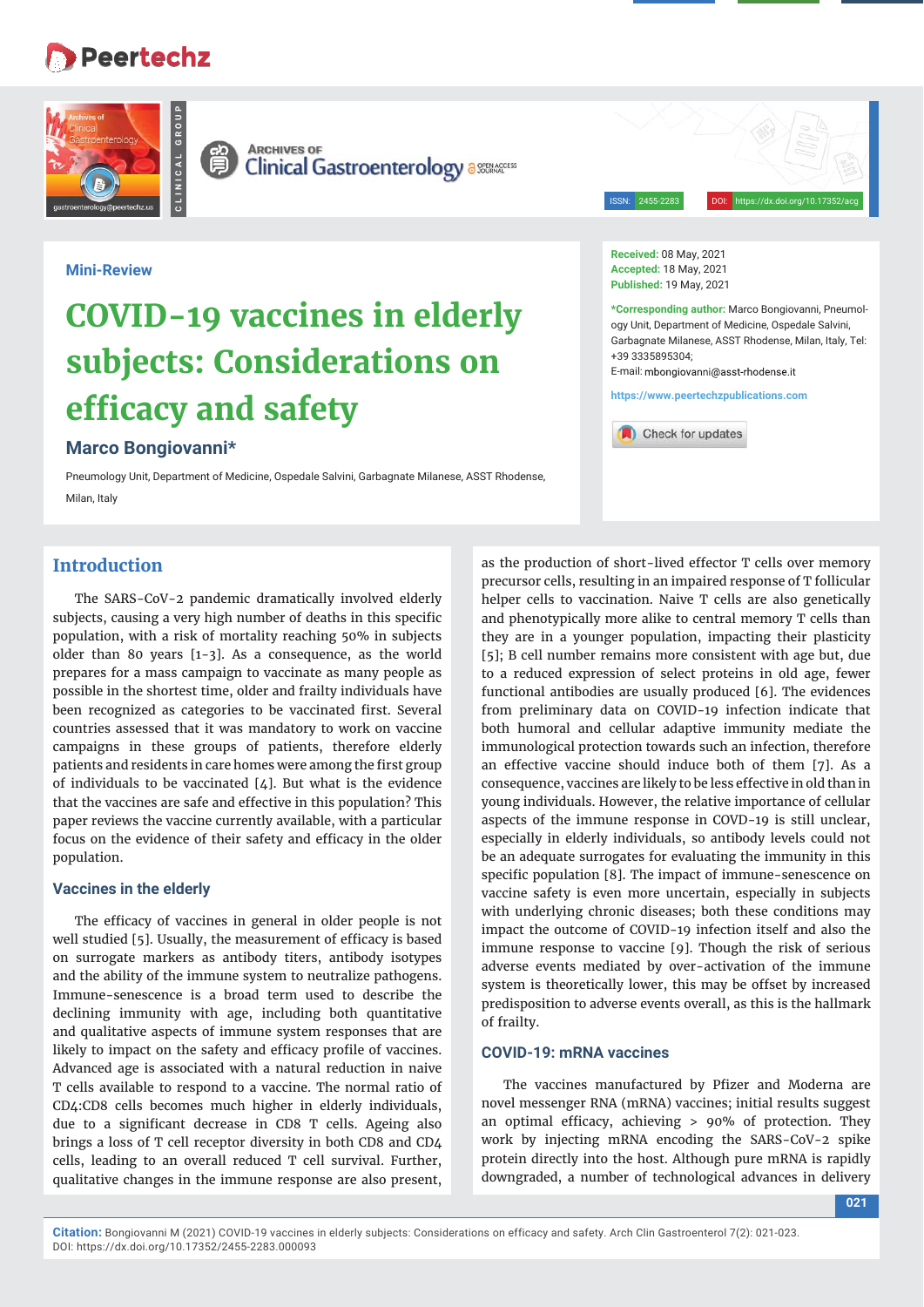methods and RNA carriers over the last decade allow efficient and safe uptake of mRNA into the cytosol, where ribosomes then translate the mRNA to produce a viable protein that can stimulate an immune response. The advantages of this technology over more conventional vaccine types are numerous, including better safety (as no infectious agents are involved in their production), low risk of developing mutations, lower risk of antigen degradation *in vivo*, and, finally, a very rapid mass production at lower cost, as *in vitro* reactions can rapidly generate high yields of the therapeutic agent [10]. However, very few data are currently available on safety and efficacy concerns of mRNA vaccines in elderly subjects. Recently, the phase I data of the Moderna vaccine have been published [11]; this study involved 40 patients and the antibody responses in older individuals was comparable to those seen in younger. However, this study included only 40 healthy people aged 58 or over, so the relevance and the application of these findings in the entire elderly population with frailty is questionable. Selflimiting mild to moderate adverse events were common, with all 20 participants aged 71 or over reporting local side effects such as pain at the injection site and 80% of them reporting systemic symptoms such as lethargy. Over 25% (around 8,000) participants of the Moderna phase III study are aged 65 or over and a similar proportion have chronic diseases, so the evidence base will improve once full interim results are published.

For the Pfizer BNT162b2 vaccine (Comirnaty®), data on efficacy and safety in elderly population can be extrapolated by the published results [12]. This trial enrolled over 37000 individuals that were randomized to receive vaccine or placebo. Of these individuals, more than 40% were 55 years or older. The statistical analysis showed a very high efficacy in all the population considered, regardless of the age group. In particular no subject older than 75 years developed COVID-19 infection during the follow-up, and only 1 patient developing COVID-19 infection was older than 65 years. Regarding safety, pain at the injection site was reported less frequently among participants older than 55 years (71% reported pain after the first dose; 66% after the second dose) than among younger (83% after the first dose; 78% after the second dose). Systemic events were more often reported by younger vaccine recipients (16 to 55 years of age) than by older and more often after dose 2 than after dose 1. The most commonly reported systemic events were fatigue and headache (59% and 52%, respectively, after the second dose, among younger vaccine recipients; 51% and 39% among older recipients), although fatigue and headache were also reported by many placebo recipients (23% and 24%, respectively, after the second dose, among younger vaccine recipients; 17% and 14% among older). The frequency of any severe systemic event after the first dose was 0.9% or less. Severe systemic events were reported in less than 2% of vaccine recipients after either dose, except for fatigue (in 3.8%) and headache (in 2.0%) after the second dose. Fever (temperature, ≥38°C) was reported after the second dose by 16% of younger vaccine recipients and by 11% of older recipients. Only 0.2% of vaccine recipients and 0.1% of placebo recipients had fever (temperature, 38.9 to  $40^{\circ}$ C) after the first dose, as compared with 0.8% and 0.1%, respectively, after the second dose. Taken together, these data confirmed the favorable profile of BNT162b2 vaccine according

to both efficacy and safety, also in individuals older than 55 years. However, no data were presented on elderly patients with significant frailty.

#### **COVID-19: Virus vector vaccines**

The vaccines developed by both the University of Oxford/ AstraZeneca (ChAdOx1, Vaxzevria ®) and Janssen (Ad26.COV2) are based on the genetic modification of adenoviruses that are inactivated for the deletion of the E1 gene, which is replaced with the spike gene. The Janssen Ad26.COV2 vaccine is based on a human adenovirus while the Oxford vaccine is based on a chimpanzee (ChAdOx1) adenovirus, both of which are replication defective. The choice of a chimpanzee adenovirus in the Oxford design was done to reduce the impact of human adenovirus antibodies acquired through natural exposure to human adenoviruses over time—a factor that could likely to be more important in elderly subjects. Spike protein is expressed on the virus particle surface, triggering both antibody and T cell responses that may be protective against COVID-19. Use of genetically modified organisms as vaccines dates back to the early 1980s [13] and has the theoretically advantage that the safety of the adenovirus vector at low doses is well established and likely to be transferable to new other vaccines, although the vector has never been used in large numbers of elderly individuals with frailty. Janssen's phase I-IIa trial included more than 400 healthy subjects aged 65 and over, with rates of local adverse events lower (41%) than in younger people (64%) in subjects receiving low-dose and 42% vs 78% in those receiving high-dose [14].

More robust Phase II safety data have been published for the AstraZeneca vaccine, that included 200 people aged 70 or over without severe comorbidities or frailty [15]. The vaccine was safe and well tolerated, with neutralizing antibodies developing in almost 100% of participants at 28 days followup across all age groups. There were no serious or unexpected adverse events and, consistent with the findings of the Janssen study, the incidence of mild and moderate severity adverse events in the immediate post-vaccination period was lower in the older age groups.

#### **Comments and conclusions**

In summary, is unusual that a vaccine program will start with older people with frailty despite scant evidence of efficacy or safety in this specific group. However, the rapidly evolving and the devastating nature of the COVID-19 pandemic in this group of individuals may justify this approach and health officials will want to avoid mistakes made during the first wave, where a policy of discharging hospitalized care home residents with COVID-19 whilst still infectious led to outbreaks and cost a large amount of lives in different countries [16- 18]. Usually, older subjects are not included in clinical trials, therefore data on experimental drugs or therapies that they may benefit from may be lacking [19]. As a consequence, the real safety and efficacy of COVID-19 vaccines in this population can be demonstrated when a large proportion of elderly individuals are vaccinated. No pharmacovigilance studies have been formally proposed or announced to date. Key